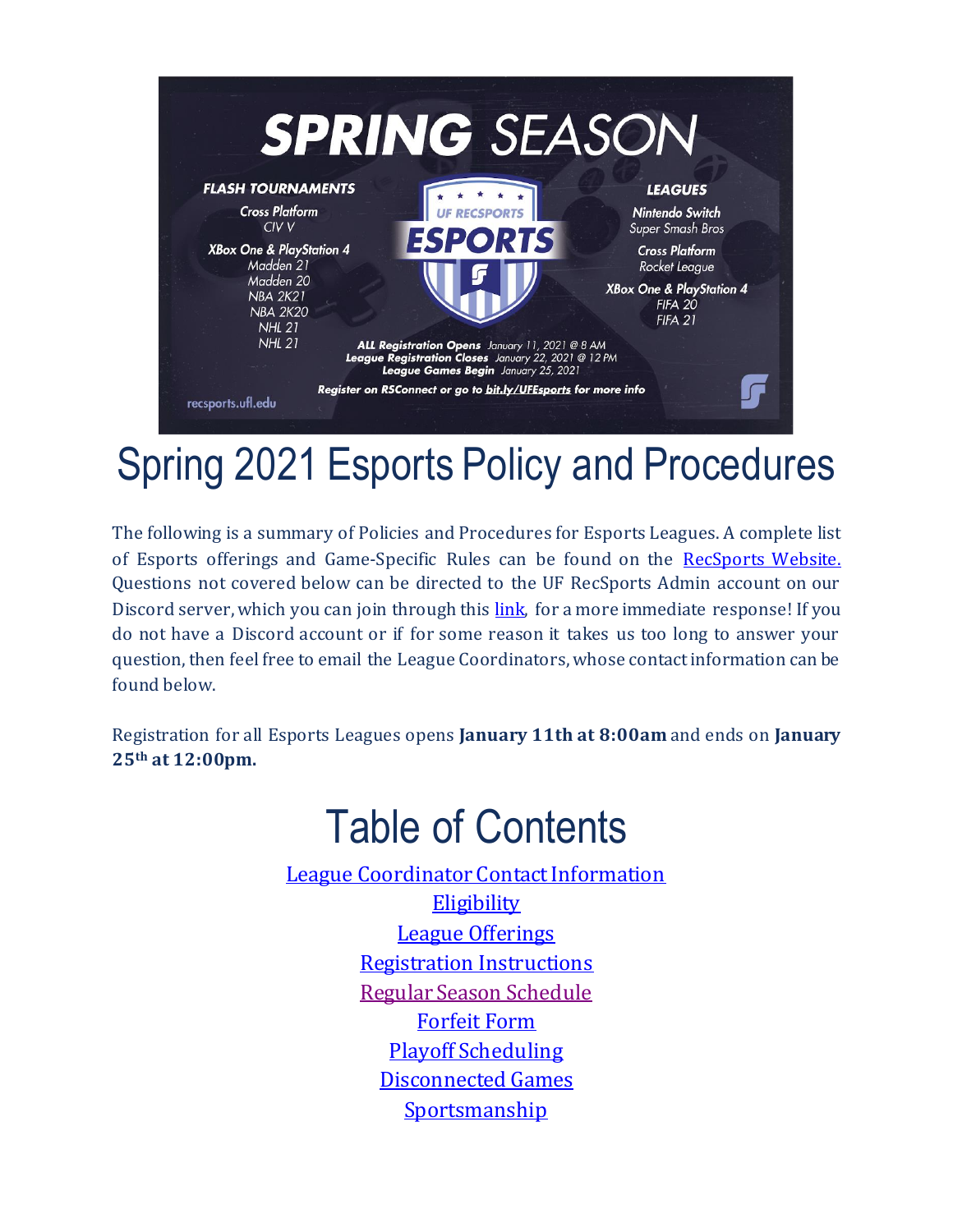#### **LeagueCoordinators**

352-273-2438

<span id="page-1-0"></span>Justin Griffin Gregory Baker II David Babajanian & Diego Orozco

<span id="page-1-1"></span>[Jgriffin@ufsa.ufl.edu](mailto:Jgriffin@ufsa.ufl.edu) [Gbaker@ufsa.ufl.edu](mailto:Gbaker@ufsa.ufl.edu) [imintern@ufsa.ufl.edu](mailto:imintern@ufsa.ufl.edu)

# **Eligibility**

All University of Florida students, faculty and staff are eligible to participate. See the Intramural Sport[s Participants Guide](https://recsports.ufl.edu/wp-content/uploads/2019/09/2019-Intramural-Sports-Participants-Guide.pdf) for more details on eligibility.

# **League Offerings**

#### <span id="page-1-2"></span>**Playstation 4/5 and XBOX Divisions**

- **FIFA 21**
	- 1v1

#### **Cross-Platform**

- **Rocket League**
	- 1v1
	- $2v^2$
	- $-3v3$

#### **Nintendo Switch**

- **Super Smash Bros.** 
	- 1v1

# **Registration Instructions**

<span id="page-1-3"></span>Follow this [link](https://recsports.ufl.edu/sports/intramural-sports/registration-process/) for instructions on registering for Esports. All registrations will be done through Rsconnect.

<span id="page-1-4"></span>Registration for all Esports Leagues opens **January 11th at 8:00am** and ends on **January 25th at 12:00pm.**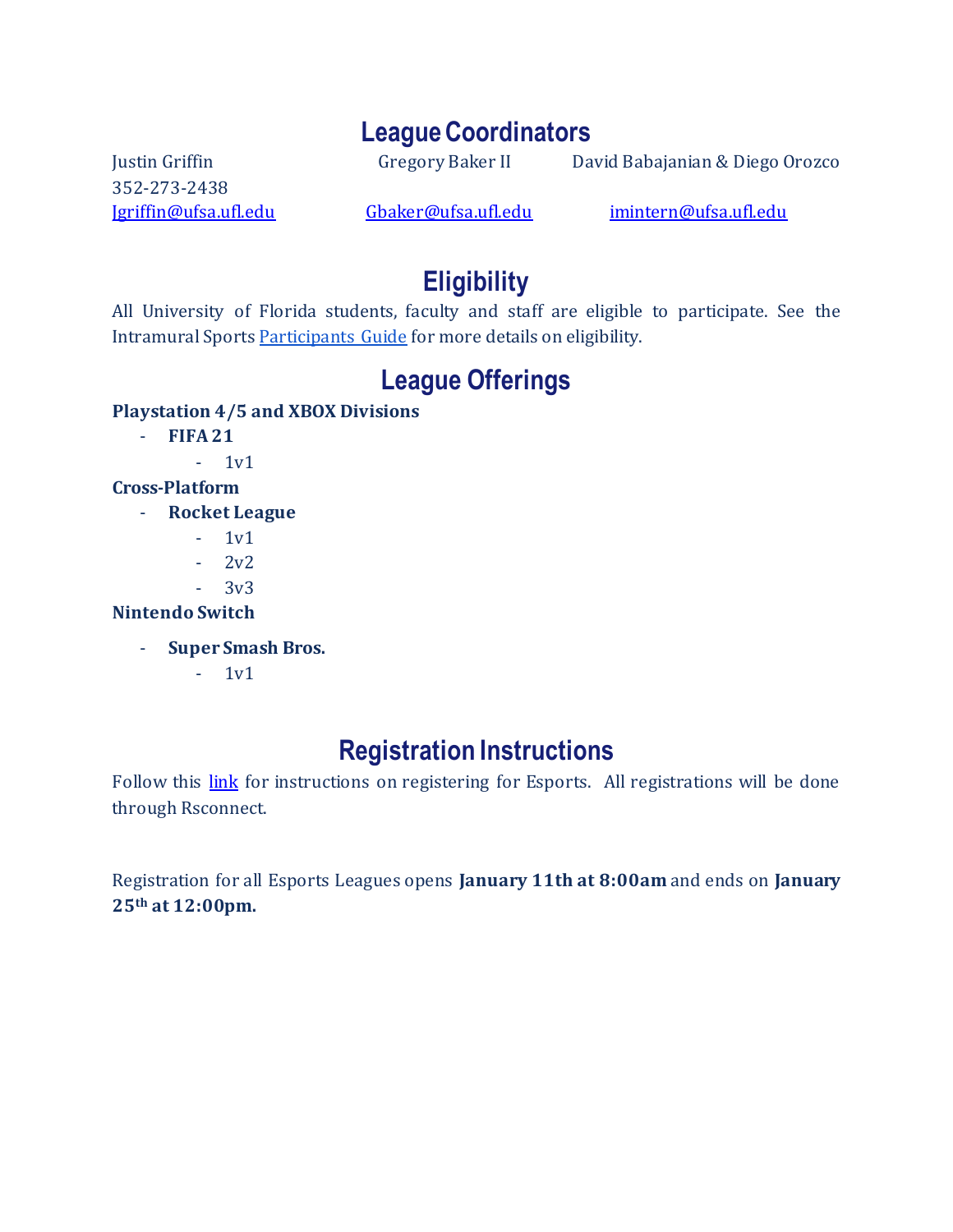### **Regular Season Scheduling**

All scores not reported by their respective deadline will be ruled as a loss for the team that failed to report their score.

**Example**: Your week 1 game is scheduled on February 2<sup>nd</sup> at 12 am. This is when the system will begin to allow you to report your score. Your week 2 game is scheduled for February 9<sup>th</sup> at 12 am. THIS IS WHEN YOUR WEEK 1 GAME IS DUE, as this is when the system will begin to allow you to report your week 2 score. You will this period of one week to contact your opponent, schedule and play your match, and report your score. The score of this game, as well as your rating of your opponent's sportsmanship, must be reported by the due date.

#### **If something arises and you need an extension, please fill out thi[s Game Extension](https://forms.gle/WT7oZjReffzmV8TJ6)  [Form](https://forms.gle/WT7oZjReffzmV8TJ6) and we can grant an additional 48 hours to complete the match.**

Players are responsible for setting up match times and reporting their scores within the above time frames for each "Week" of the regular season. Failure to report a score will result in both teams forfeiting their match that week. See below for more details regarding the Esports Forfeit Policy.

# **Esports Forfeit Form**

<span id="page-2-0"></span>Completing the Esports Forfeit form is appropriate in the following situations:

- Opponent was unresponsive in attempted communication to schedule a match.
- An agreed upon match time was missed by one of the players.

If you feel either of these scenarios apply to you, complete the Esports Forfeit Form found [here.](https://docs.google.com/forms/d/e/1FAIpQLSf5SMusB7AaykrRR8MQzSUqvrl51eH9K8_p90gC1_7CRI7Puw/viewform?usp=sf_link) Screenshots and documentation of the attempted communication are required for the Intramural Sports Office to make any rulings on forfeits.

### **Forfeit Limit**

Teams are allowed one (1) forfeit during the regular season. If a team forfeits two (2) or more matches during the regular season, they are ineligible for Playoffs.

# **Playoff Scheduling**

<span id="page-2-1"></span>Playoffs: **Late March-April 2020**

#### **Disconnected Game**

<span id="page-2-2"></span>Please examine the following situations regarding procedure for when a game is disconnected.